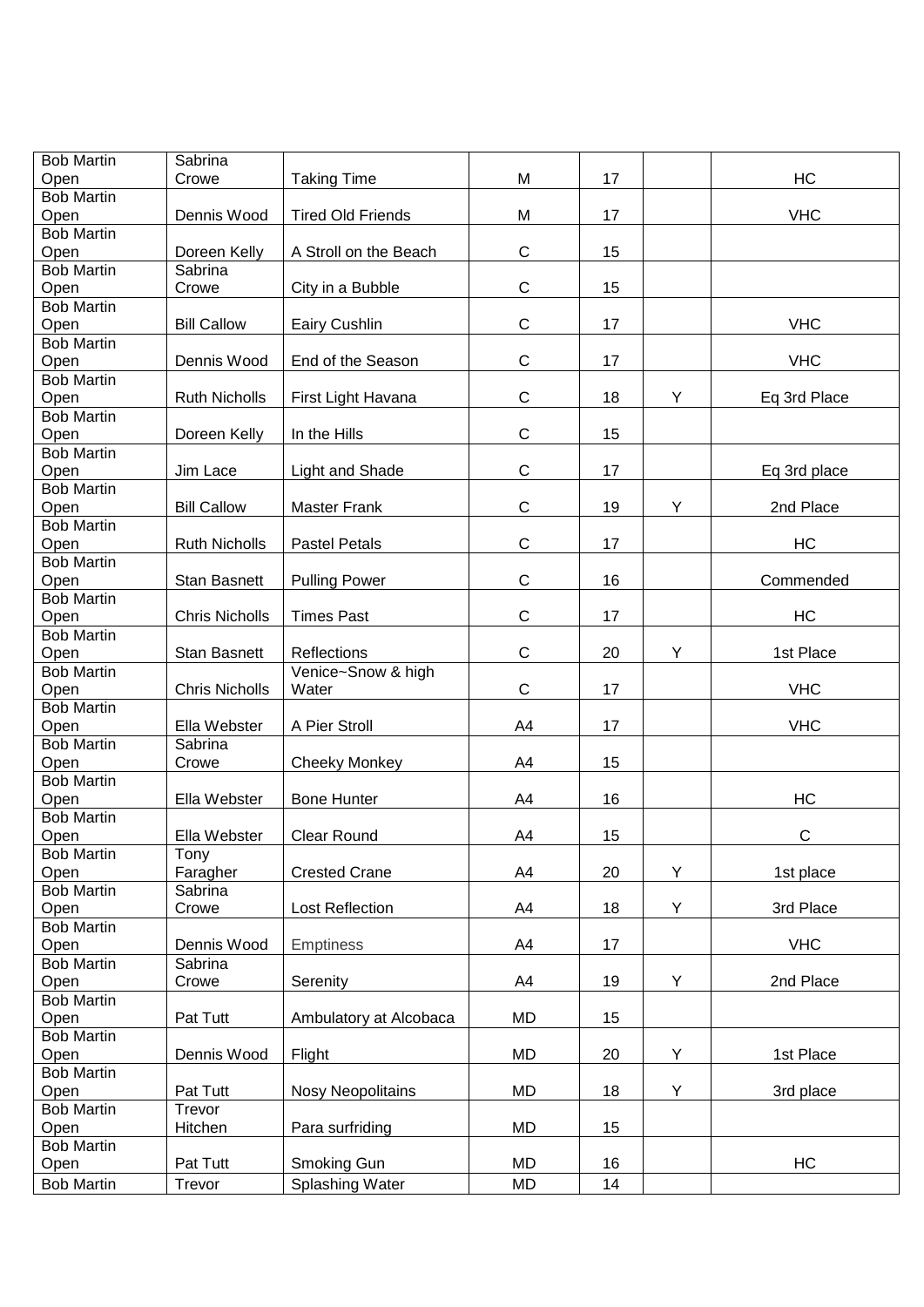| Open                      | Hitchen               |                            |           |    |   |                     |
|---------------------------|-----------------------|----------------------------|-----------|----|---|---------------------|
| <b>Bob Martin</b>         |                       |                            |           |    |   |                     |
| Open                      | <b>Ruth Nicholls</b>  | Stairway of Faith          | <b>MD</b> | 15 |   | $\mathsf{C}$        |
| <b>Bob Martin</b>         |                       |                            |           |    |   |                     |
| Open                      | Kristine Smith        | <b>Standing Stone</b>      | MD        | 15 |   |                     |
| <b>Bob Martin</b>         |                       |                            |           |    |   |                     |
| Open                      | Doug Allan            | The Team                   | <b>MD</b> | 19 | Y | 2nd Place           |
| <b>Bob Martin</b>         |                       |                            |           |    |   |                     |
| Open                      | Kristine Smith        | Winter Landscape           | MD        | 17 |   | <b>VHC</b>          |
| <b>Bob Martin</b>         |                       |                            |           |    |   |                     |
| Open                      | Doug Allan            | Those were the days        | MD        | 17 |   | <b>VHC</b>          |
| <b>Bob Martin</b>         |                       |                            |           |    |   |                     |
| Open                      | <b>Chris Nicholls</b> | 3 Boats                    | <b>CD</b> | 16 |   | HC                  |
| <b>Bob Martin</b>         |                       |                            |           |    |   |                     |
| Open                      | Kristine Smith        | A Walk on the Beach        | <b>CD</b> | 15 |   | $\mathsf{C}$        |
| <b>Bob Martin</b>         |                       |                            |           |    |   |                     |
| Open                      | Pat Tutt              | Arcing the Bay             | <b>CD</b> | 14 |   |                     |
| <b>Bob Martin</b>         |                       |                            |           |    |   |                     |
| Open                      | John Hall             | <b>Becalmed</b>            | <b>CD</b> | 16 |   | <b>HC</b>           |
| <b>Bob Martin</b>         |                       |                            |           |    |   |                     |
| Open                      | Jim Lace              | <b>Big Sky</b>             | <b>CD</b> | 15 |   | $\mathsf{C}$        |
| <b>Bob Martin</b>         |                       |                            |           |    |   |                     |
| Open                      | Doreen Kelly          | <b>Bracket Fungus</b>      | CD        | 15 |   | $\mathsf{C}$        |
| <b>Bob Martin</b>         |                       |                            |           |    |   |                     |
| Open                      | Pat Tutt              | <b>Breakwater Blues</b>    | CD        | 14 |   |                     |
| <b>Bob Martin</b>         |                       |                            |           |    |   |                     |
| Open                      | Doug Allan            | Brown Hare in Winter       | <b>CD</b> | 15 |   | $\mathsf{C}$        |
| <b>Bob Martin</b>         |                       | Commen Blue                |           |    |   |                     |
|                           |                       |                            |           |    |   | $\mathsf{C}$        |
| Open<br><b>Bob Martin</b> | <b>Stan Basnett</b>   | Damselfly                  | CD        | 15 |   |                     |
| Open                      | Jim Lace              | Double Act                 | CD        | 19 |   |                     |
| <b>Bob Martin</b>         |                       | Early Morning ~            |           |    |   | 2nd place           |
| Open                      | Reuben Allan          | Whakapata                  | CD        | 14 |   |                     |
| <b>Bob Martin</b>         |                       |                            |           |    |   |                     |
|                           |                       |                            |           |    |   |                     |
|                           |                       |                            |           |    |   |                     |
| Open                      | Kristine Smith        | <b>Early Morning Mist</b>  | CD        | 15 |   |                     |
| <b>Bob Martin</b>         |                       |                            |           |    |   |                     |
| Open                      | Doreen Kelly          | Egret ~ Wading             | CD        | 15 |   |                     |
| <b>Bob Martin</b>         |                       |                            |           |    |   | 1st place & Overall |
| Open                      | Doug Allan            | Fetch                      | CD        | 20 | Y | Winner              |
| <b>Bob Martin</b>         |                       |                            |           |    |   |                     |
| Open                      | Stan Basnett          | Hand to the Plough         | CD        | 16 |   | HC                  |
| <b>Bob Martin</b>         |                       |                            |           |    |   |                     |
| Open                      | Kristine Smith        | <b>Loch Reflections</b>    | CD        | 15 |   | $\mathbf C$         |
| <b>Bob Martin</b>         |                       |                            |           |    |   |                     |
| Open                      | John O'Keefe          | Low Pass                   | CD        | 15 |   | $\mathsf C$         |
| <b>Bob Martin</b>         |                       |                            |           |    |   |                     |
| Open                      | Doreen Kelly          | Low Tide                   | CD        | 14 |   |                     |
| <b>Bob Martin</b>         |                       | <b>Manx National Rally</b> |           |    |   |                     |
| Open                      | John O'Keefe          | comes to Ramsey            | CD        | 17 |   | <b>VHC</b>          |
| <b>Bob Martin</b>         | Tony                  |                            |           |    |   |                     |
| Open                      | Faragher              | Mist at daybreak           | CD        | 16 |   | HC                  |
| <b>Bob Martin</b>         |                       |                            |           |    |   |                     |
| Open                      | Reuben Allan          | Parrot Preening            | CD        | 15 |   |                     |
| <b>Bob Martin</b>         | Tony                  |                            |           |    |   |                     |
| Open                      | Faragher              | Snow Capped Peel           | CD        | 18 | Y | 3rd Place           |
| <b>Bob Martin</b>         |                       | Roadside Agapantha ~       |           |    |   |                     |
| Open                      | Reuben Allan          | <b>NZ</b>                  | CD        | 16 |   | HC                  |
| <b>Bob Martin</b>         |                       |                            | CD        |    |   | <b>VHC</b>          |